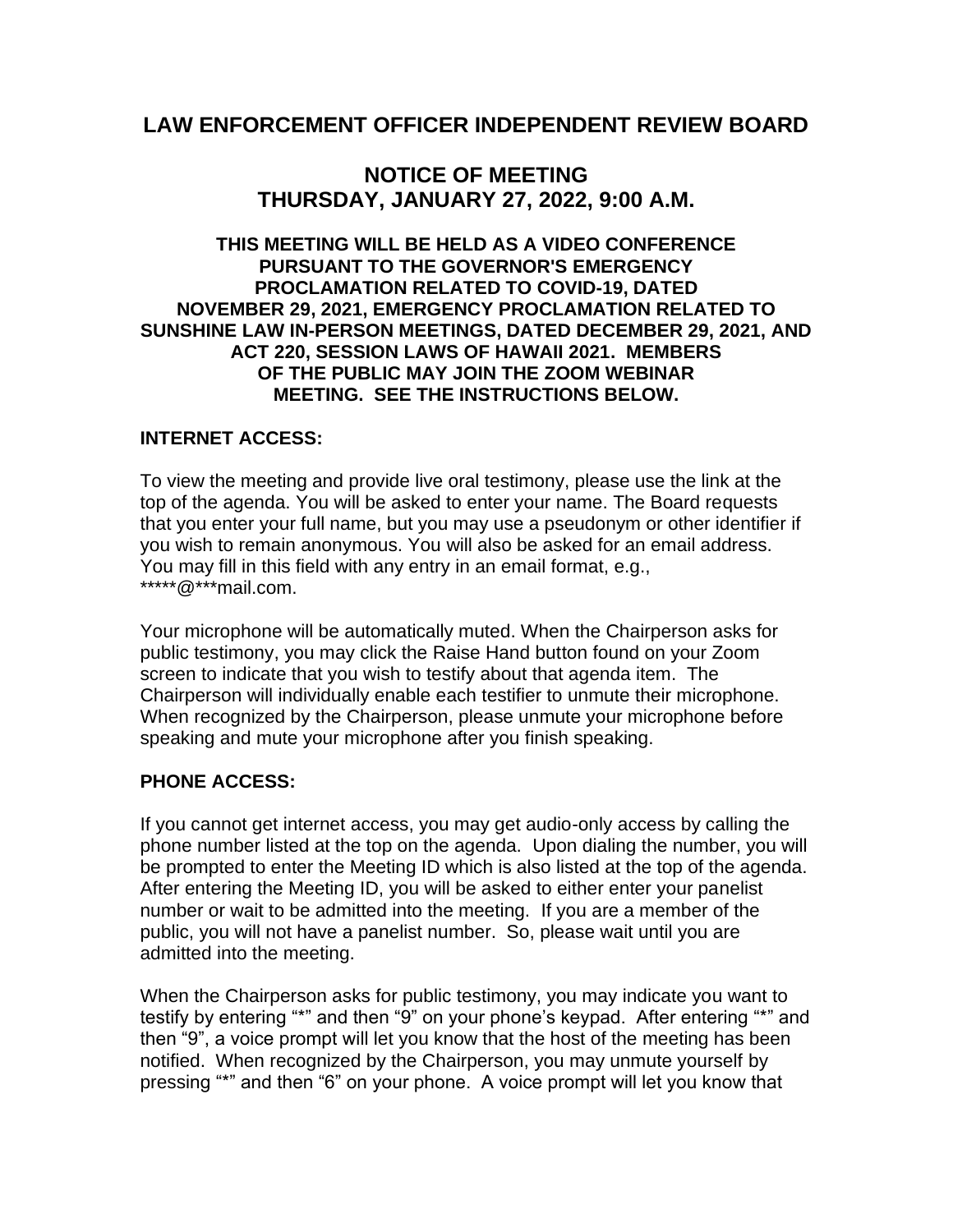you are unmuted. Once you are finished speaking, please enter "\*" and then "6" again to mute yourself.

For both internet and phone access, when testifying, you will be asked to identify yourself and the organization, if any, that you represent. Each testifier will be limited to three minutes of testimony per agenda item.

#### **ZOOM WEBINAR LINK, PHONE NUMBER, AND MEETING ID**

**Please click the link below to join the webinar: Zoom:<https://zoom.us/j/98069710188>**

**Or Telephone: 1-253-215-8782**

**MEETING ID: 980 6971 0188**

#### **MEMBERS OF THE PUBLIC MAY SUBMIT WRITTEN TESTIMONY BY EMAILING OR MAILING THE TESTIMONY, SUCH THAT IT IS RECEIVED AT LEAST TWO DAYS PRIOR TO THE MEETING, TO THE FOLLOWING:**

**[atg.officerfatalityreviewboard@hawaii.gov](mailto:atg.officerfatalityreviewboard@hawaii.gov)**

**or**

**Law Enforcement Officer Independent Review Board c/o Department of the Attorney General 425 Queen Street Honolulu, Hawaii 96813**

**BOARD PACKET MATERIALS WILL BE POSTED AT <https://ag.hawaii.gov/cjd/law-enforcement-officer-independent-review-board/>**

If you require an auxiliary aid or accommodation due to disability, please call (808) 586-1160 or email the Board at the following address no later than 12:00 p.m., two business days prior to the meeting.

**[atg.officerfatalityreviewboard@hawaii.gov](mailto:atg.officerfatalityreviewboard@hawaii.gov)**